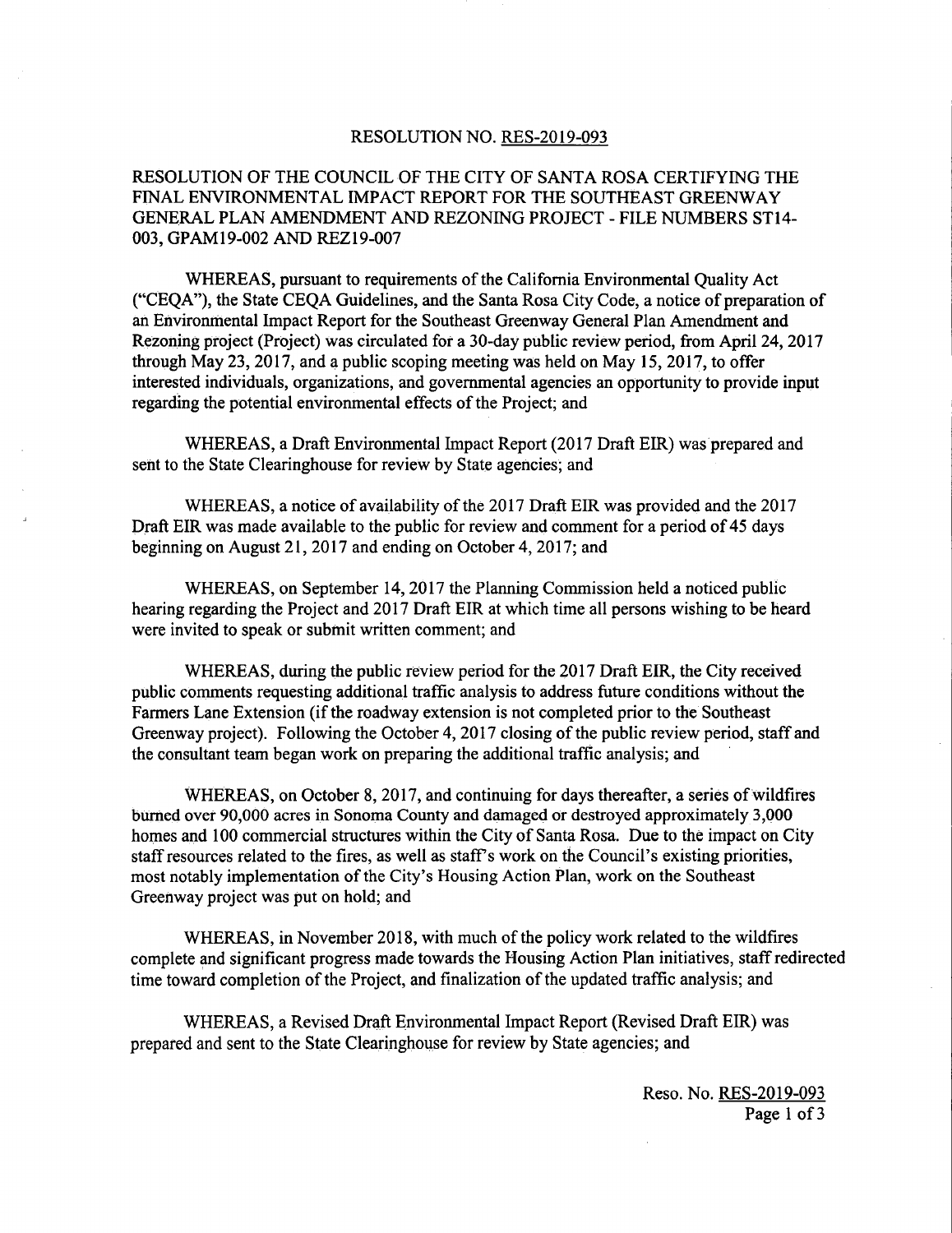WHEREAS, the Revised Draft EIR was prepared to evaluate a new traffic scenario and any subsequent residual impacts in response to written and verbal comment made during the 45 day public review period for the 2017 Draft EIR. The written and verbal comments requested that additional traffic analysis be conducted to address potential impacts should the Southeast Greenway project be constructed prior to the extension of Farmers Lane. In compliance with Section 15088.5(f) of the CEQA Guidelines, the Draft EIR was revised to include the new traffic scenario and changes to the traffic noise evaluation; and

WHEREAS, a notice of availability of the Revised Draft EIR was provided and the Revised Draft EIR was made available to the public for review and comment for a period of 45 days beginning on January 28, 2019 and ending on March 13, 2019; and

WHEREAS, on February 14, 2019 the Planning Commission held a noticed public hearing regarding the Revised Draft EIR at which time all persons wishing to be heard were invited to speak or submit written comment; and

WHEREAS, written responses were prepared to all comments, oral and written, regarding the 2017 Draft EIR and Revised Draft EIR received during both public review periods; and

WHEREAS, the 2017 Draft EIR ( State Clearinghouse Number 2017042066), dated August 21, 2017, the Revised Draft EIR ( State Clearinghouse Number 2017042066), dated January 28, 2019, the Response to Comments, dated May 6, 2019, which contains all comments and recommendations received on the 2017 Draft EIR and the Revised Draft EIR, a list of persons, organizations and public agencies submitting comments on the 2017 Draft EIR and the Revised Draft EIR, and responses by the City to comments received, and the Mitigation Monitoring and Reporting Program, dated May 6, 2019, comprise the Final EIR; and

WHEREAS, on May 23, 2019, the Final EIR was presented to the Planning Commission in accordance with the requirements of CEQA and the Santa Rosa City Code; and

WHEREAS, the Planning Commission found that the Final EIR adequately identifies and analyzes the environmental effects of the Project and was completed in compliance with the requirements of CEQA and the State CEQA guidelines, and therefore recommended that the City Council certify the Final EIR; and

WHEREAS, the Council has reviewed and analyzed the Final EIR.

NOW, THEREFORE, BE IT RESOLVED, that the Council of the City of Santa Rosa finds that the Final Environmental Impact Report for the Project, comprised of the 2017 Draft EIR, the Revised Draft EIR, the comments received and the response to comments, and the Mitigation Monitoring and Reporting Program, adequately identifies and analyzes the environmental effects of the Project, and further finds that the Final Environmental Impact Report reflects the City's independent judgment and analysis and was completed in compliance with the requirements of CEQA and the State CEQA Guidelines.

> Reso. No. RES-2019-093 Page <sup>2</sup> of <sup>3</sup>